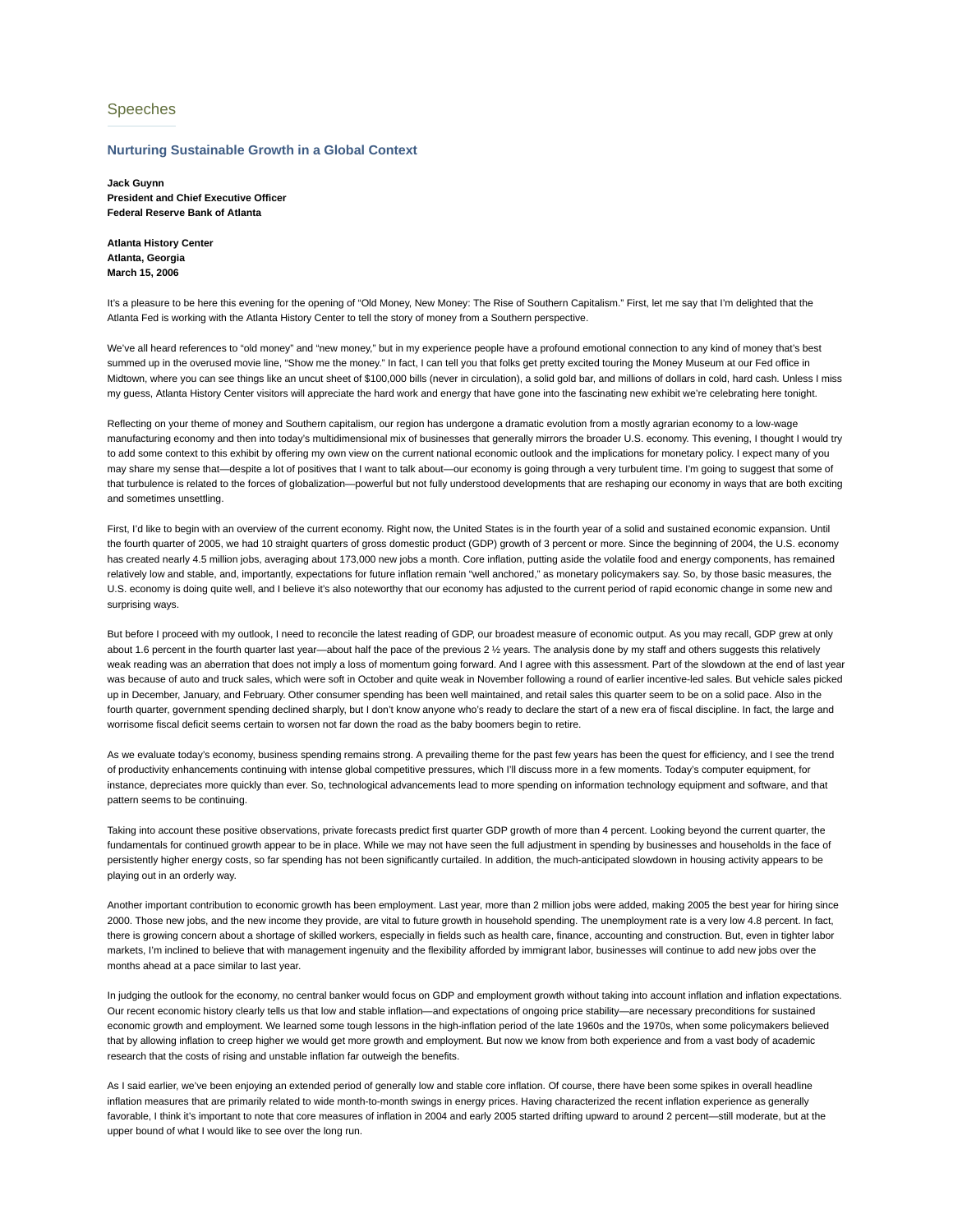In many ways, our recent inflation experiences have defied precedent. Higher energy prices have put significant pressure on businesses to raise prices. And we've seen many examples of pass-through of some costs in the form of energy surcharges. In addition, for more than a year, many of my business contacts have told me of plans to increase prices, and, in some cases, they've already made price increases stick. Yet, overall measures of inflation tell us that somewhere in the production chain many businesses have chosen to absorb significant input cost increases. Despite the factors that have helped to contain large inflation increases during the recent period, I share the notion conveyed in our last postmeeting Federal Open Market Committee (FOMC) statement that "possible increases in resource utilization as well as elevated energy prices have the potential to add to inflation pressures."

#### **Understanding globalization**

A major factor permeating most every aspect of the economic outlook is globalization, which I mentioned earlier. The term has been in our vocabulary for a while now, but its usage seems to have accelerated lately. If you search on Google for "globalization," you'll find more than 100 million references. Not everyone welcomes globalization, but it's a fact of life in this day and age. In fact, the market dynamics underlying globalization have been with us for some time and have played a key role in the economic development of the South featured in the History Center's new exhibit.

Think about some recent global developments and their possible implications. Clearly, strong growth in India and China has contributed to higher energy usage and elevated energy costs, which have shown through in higher measured headline inflation. Also, millions of new workers who have been brought into competitive markets—from Asia, Eastern Europe, Latin America, and elsewhere—have changed the dynamics of employment and put downward pressure on labor costs, both here and abroad. And more competitive global labor markets are forcing U.S. companies to rethink some costly employee benefits, including health care and pensions. The upside is that U.S. consumers have benefited through lower prices for many goods that are now being imported. But, whether we like it or not, the effects of a more global economy are inescapable; economic events in distant places have a profound impact close to home.

Today, dramatic changes can occur at the speed of a mouse click, with financial markets bustling nonstop and vast sums of capital zipping around the world, every moment of every day.

But globalization involves both challenges and opportunities, often in tandem. Here in Georgia, for instance, an overseas business just this week committed significant investment to build a highly productive new automobile manufacturing facility. Some new jobs will be added, but at the same time older and more labor-intensive automobile factories in the area (that happened to be owned by domestic automakers) will soon begin to shut down.

Moreover, global capital flows are having an increasingly important impact on our current economic climate. For example, we have not yet fully explained the long-term interest rate "conundrum" described last year by former Fed Chairman Alan Greenspan. Longer-term interest rates have remained stubbornly low, despite the Fed raising short-term interest rates 350 basis points. And most people attribute at least part of this unusual structure of interest rates to large flows of capital from overseas into this country.

What's evident—and potentially disturbing—about this trend is that our federal deficits have been financed more and more by overseas lenders. While the availability of capital from overseas contributes to lower interest rates and stronger economic growth in this country, I'm concerned that this trend is unsustainable.

In many ways, our economy has entered uncharted waters when it comes to global imbalances, which is one reason I suspect many people feel uneasy about the economic outlook, despite the mostly positive economic data I've already described for you.

Even our best and brightest economists cannot be sure of how all the effects of globalization play out in our economy. A large body of our economic forecasting is built on models—some with many variables and others that are less elaborate. By definition, economic modeling assumes one can learn from the past—predicting future outcomes according to prior relationships and previously observed behaviors. But the rapid pace of globalization has altered many of these variables, and our economy continues to adjust in unexpected ways.

#### **A policymaker's view**

So what does this economic outlook and my analysis of globalization suggest for monetary policy? First, let me provide some background on recent Fed actions. In the early stages of the solid economic expansion that's now firmly established, the Fed began to remove the very accommodative monetary policy put in place from 2001 to 2003. The economy continued to gain momentum, and in fourteen consecutive steps going back to June 2004, we raised the fed funds target rate from an extraordinarily low 1 percent to its current rate of 41/2 percent rate. This current rate, by the way, is still relatively low by some historical standards.

During the past 20 or so months that the Fed has been steadily increasing short-term interest rates from unsustainably low levels, the FOMC was able to clearly communicate to financial markets the path of policy and the likely timing of recalibration. Based on the economic conditions at that time, the Fed had the latitude to be explicit in our communication with the public.

While our various steps to enhance the transparency of policy actions have been helpful to both financial markets and to policymaking, it's important to recognize that our policy path over the coming period is somewhat less certain. And, as I've said on other occasions, as policymakers we should resist the urge to say more than we know.

I continue to think the most likely path for the economy is sustained GDP growth with inflation and inflation expectations contained within acceptable bounds. But I, like others, will be watching very carefully as events unfold.

Several areas warrant close attention. As I suggested earlier, households and businesses seem to be coping with persistently higher energy prices without a major reallocation of spending. But it's possible we haven't yet seen the full adjustment to the new reality of elevated energy costs. Also, we don't yet know the full effects of the potential transitions in residential real estate markets. Despite the removal of very accommodative Fed monetary policy, credit markets are still accommodative, in my view, and this liquidity could boost the economic expansion and contribute to stronger-than-expected inflationary pressures. The relative lack of broad pricing power that's been observed in many competitive world markets could begin to change, especially if domestic demand increases beyond present forecasts.

While we don't yet know the full impact of the significant policy adjustments of the past twenty months, I believe these actions have made a favorable economic outcome much more likely. At present, my sense is the balance of risks to both growth and inflation forecasts is now close to being equal.

#### **Closing**